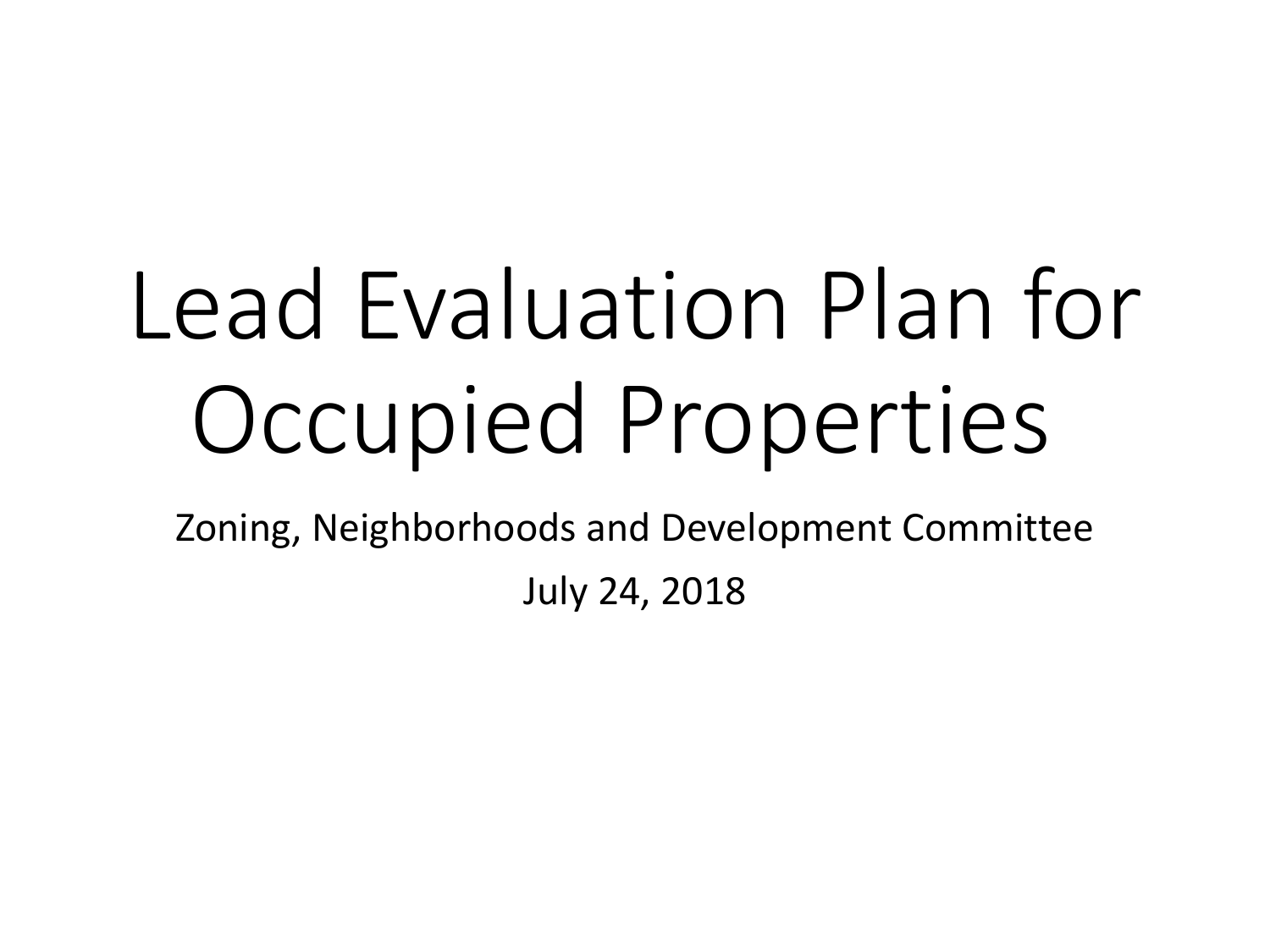#### Goals

- Evaluate presence of lead hazards that pose risk to vulnerable tenants in City-owned properties
	- Paint
	- Water
	- Soil
- Stabilize lead hazards to reduce risk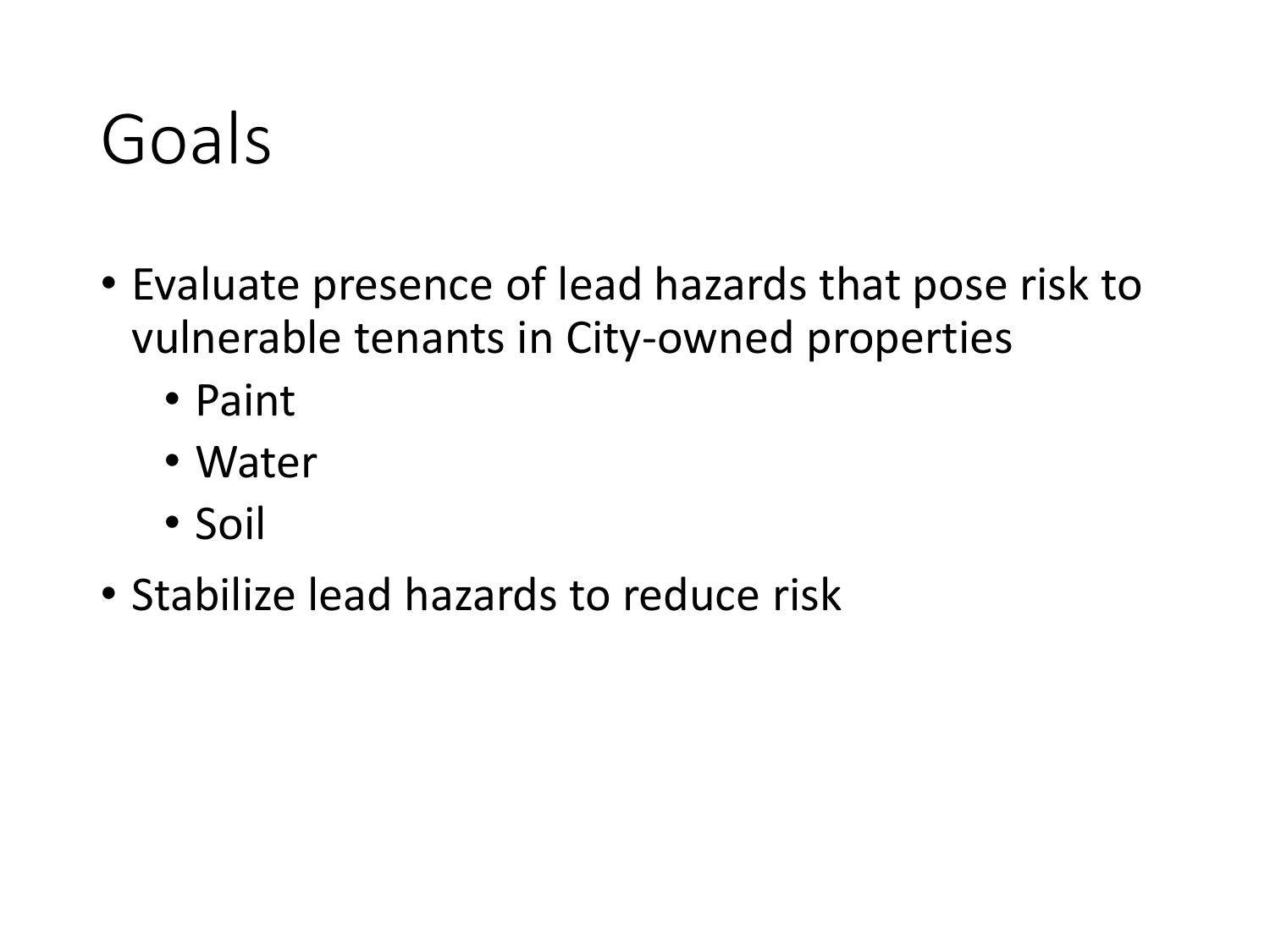### Questions addressed by plan

- Which tenants are vulnerable to lead risk?
- Which approach should be used for evaluation?
- Which occupied properties should be evaluated?
- How will the plan be implemented?
- What resources are needed to carry out the plan?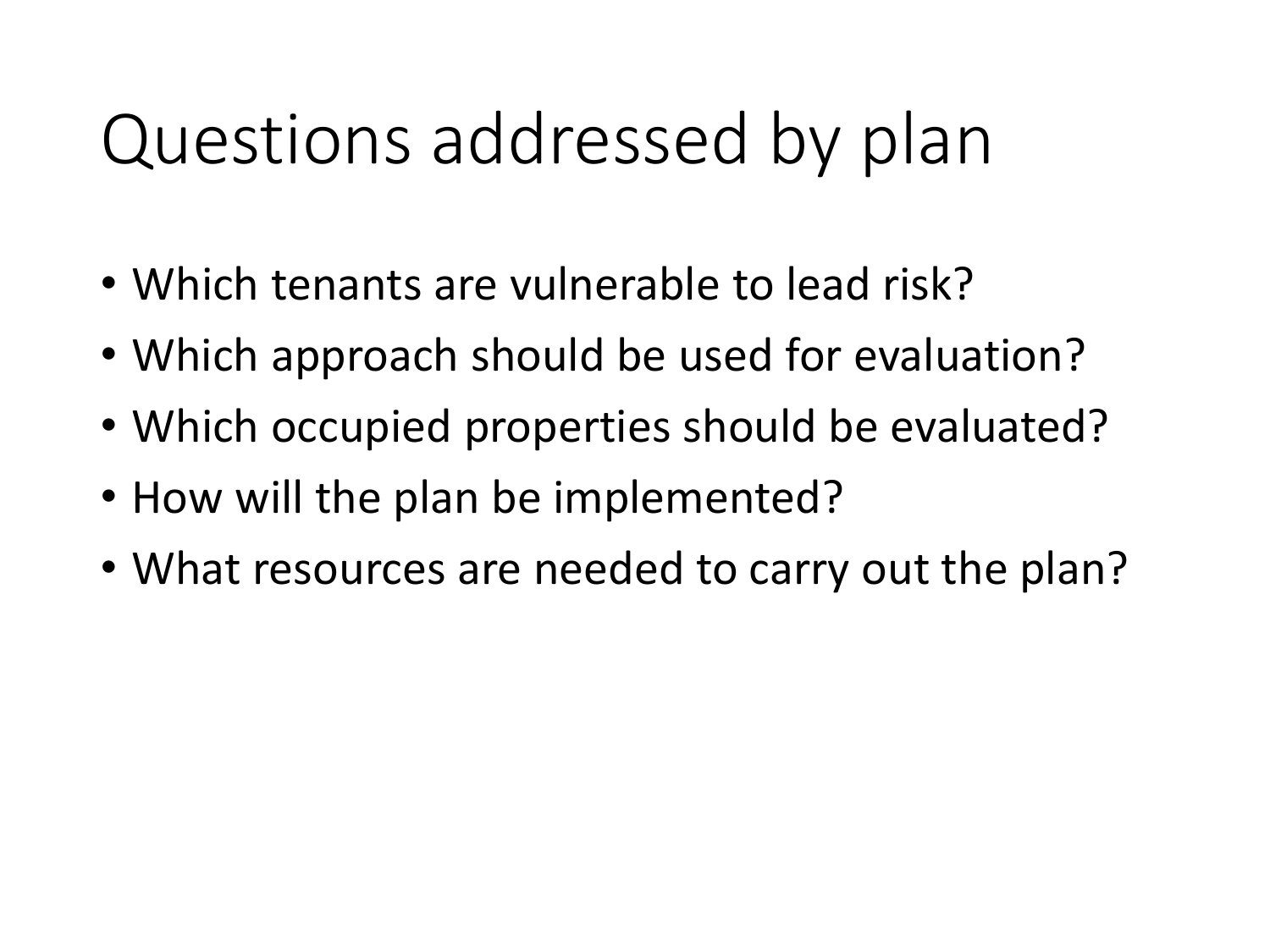### Vulnerable households

- Per Milwaukee Health Department, households are especially vulnerable to lead risk if they include:
	- Children under the age of 6
		- Live in the house
		- Receive regular day care in the house
	- Pregnant women



#### **SAFE PAINT SAFE WATER SAFE KIDS**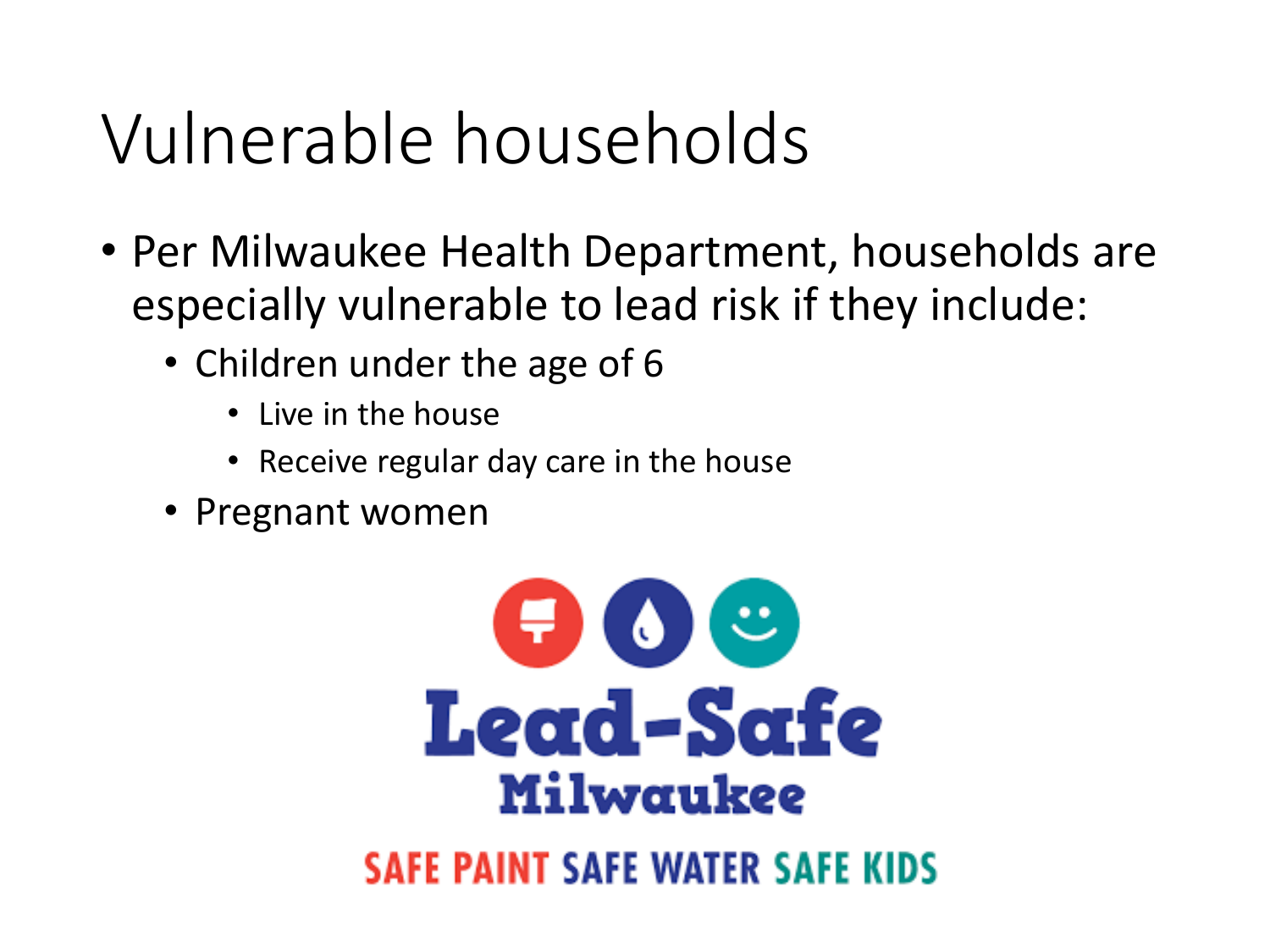### Evaluation strategy #1

- Lead paint inspection
	- Surface-by-surface analysis of interior and exterior painted surfaces using x-ray fluorescence
	- Gathers samples of paint chips and soil around periphery of house
	- Paint chips and soil tested by laboratory
	- No water testing
	- Certified lead risk assessor does assessment and writes report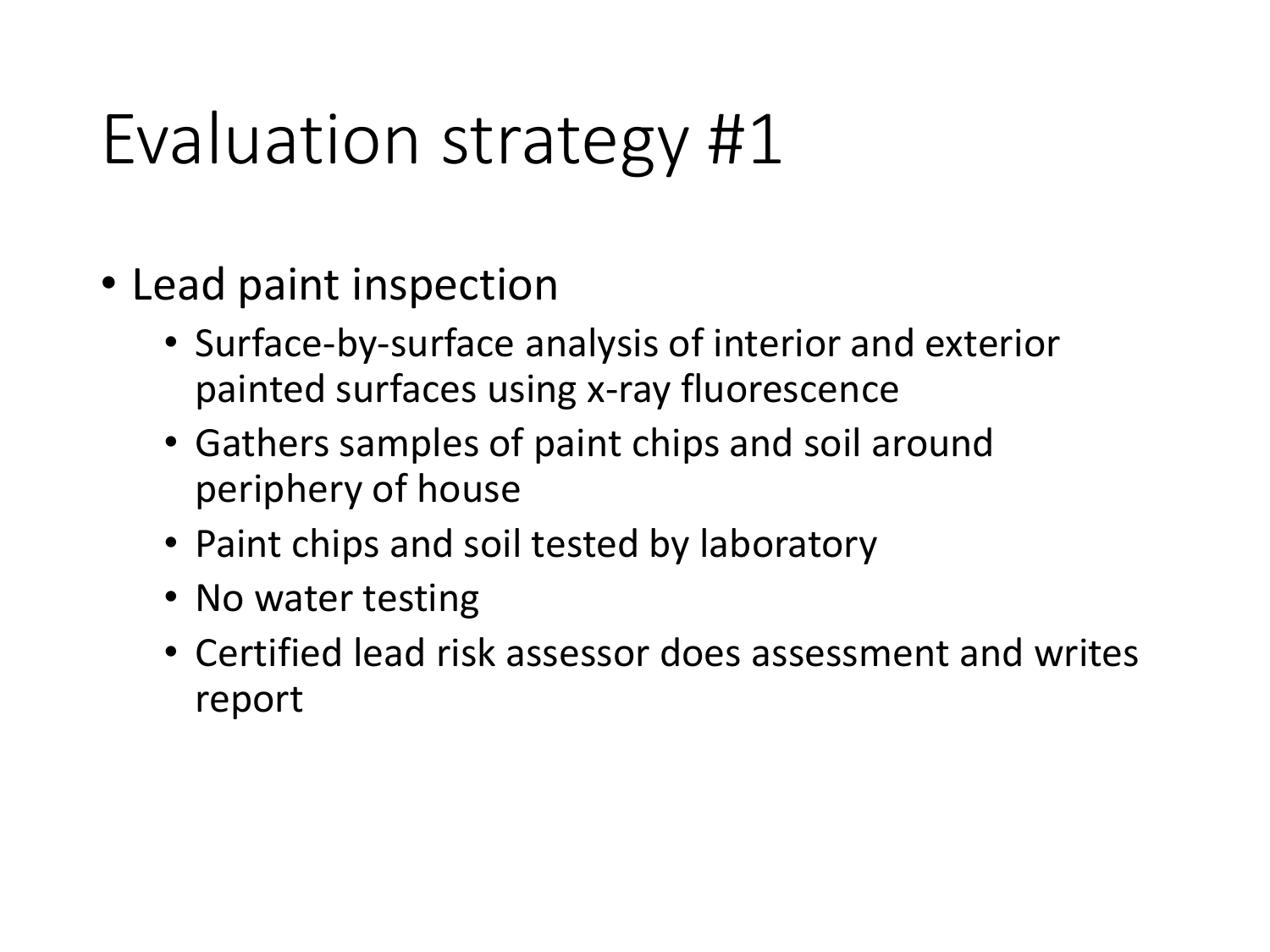### Evaluation strategy #2

- Lead risk assessment
	- Evaluates lead hazards by sampling various areas of the house
	- Soil tested if there is bare soil on property
	- Water not tested
	- Certified lead risk assessor does assessment and writes report
	- Results reported to State of Wisconsin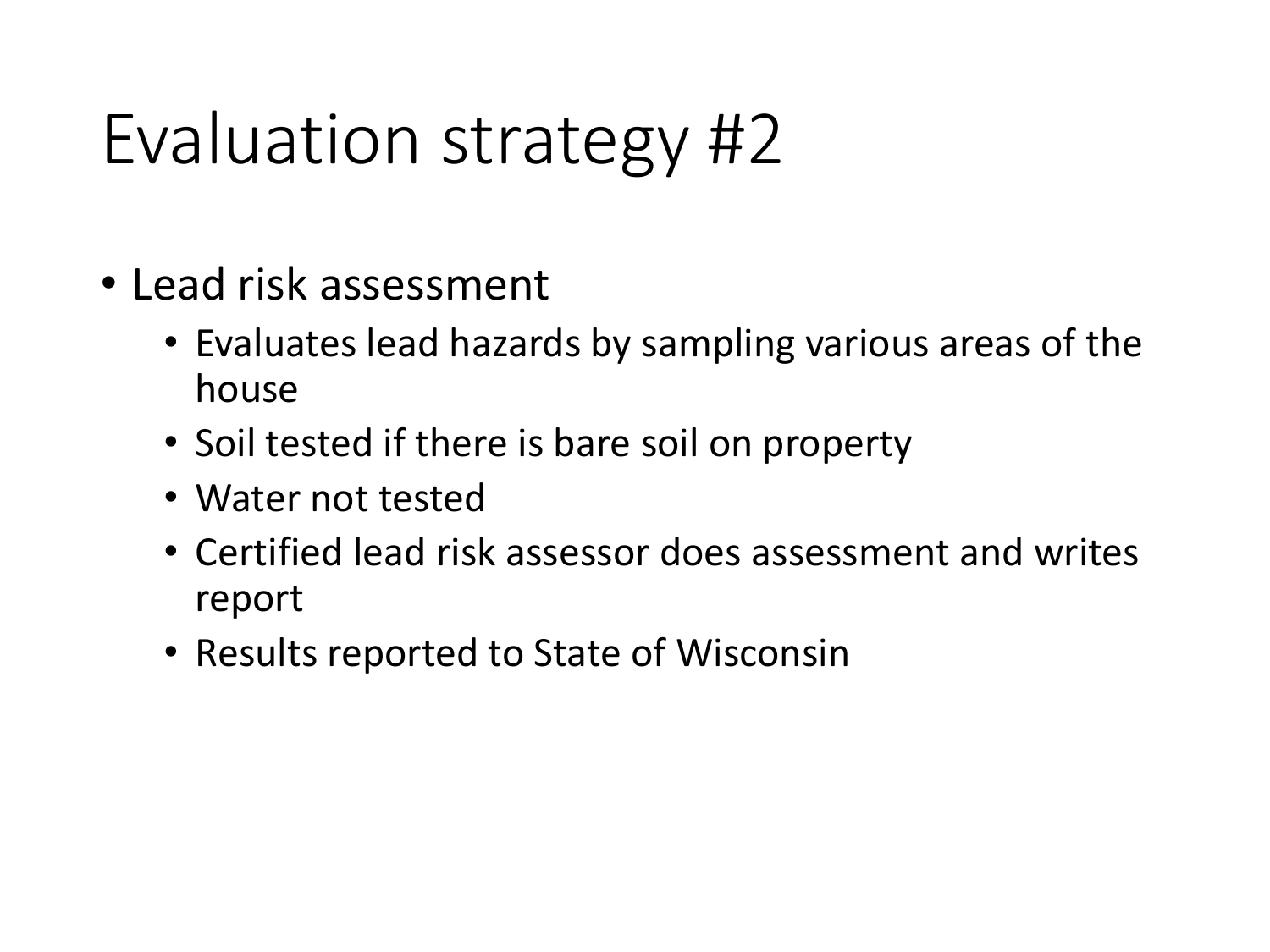# Evaluation strategy #3

- Hazard-reduction
	- Assume lead is present if house is built before 1978
	- Evaluator identifies risks and prescribes actions to reduce risks

|       | <b>Risk</b>                               | <b>Action</b>                            |
|-------|-------------------------------------------|------------------------------------------|
| Paint | Damaged painted<br>surfaces               | Stabilize damaged<br>surfaces            |
| Water | Lead in fixtures or<br>water service line | Install lead filter on<br>kitchen faucet |
| Soil  | Bare soil on yard                         | Sod, seed, or mulch bare<br>soil         |

• DNS Neighborhood Improvement Project inspector can perform evaluation and prescribe remedial actions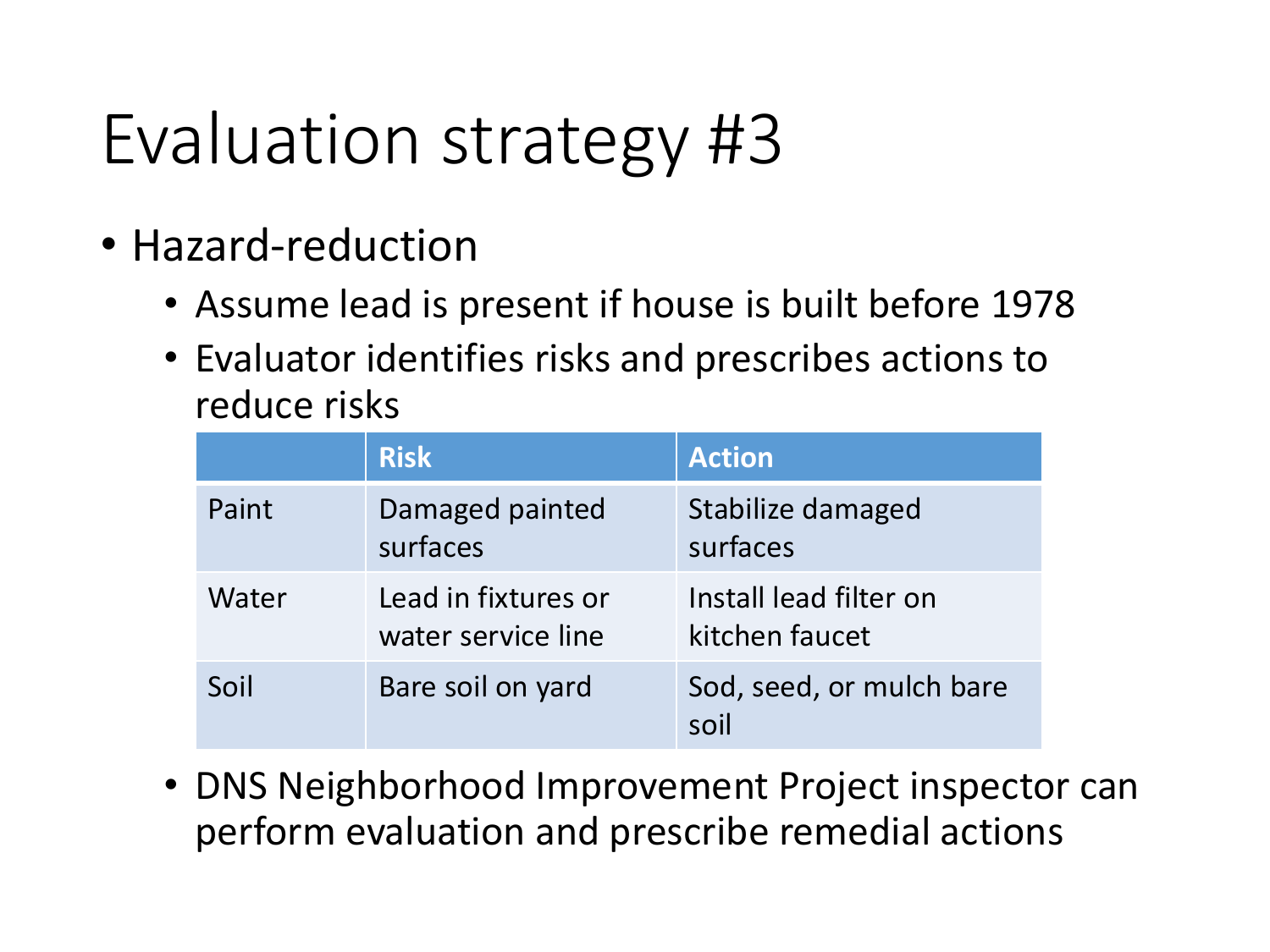# Properties to be evaluated

- Several types of "occupied" properties
	- Leased
		- Household includes pregnant woman and/or children under the age of six
		- No household members are pregnant woman and/or children under the age of six
	- Properties occupied at time of acquisition, but tenant has received notice to vacate
		- Unsafe building conditions
		- Nuisance property
		- Uncooperative tenant
	- Properties acquired but not yet inspected; occupancy uncertain
- Plan calls for evaluation of properties built before 1978 that are leased to households that include *pregnant woman and/or children under the age of six*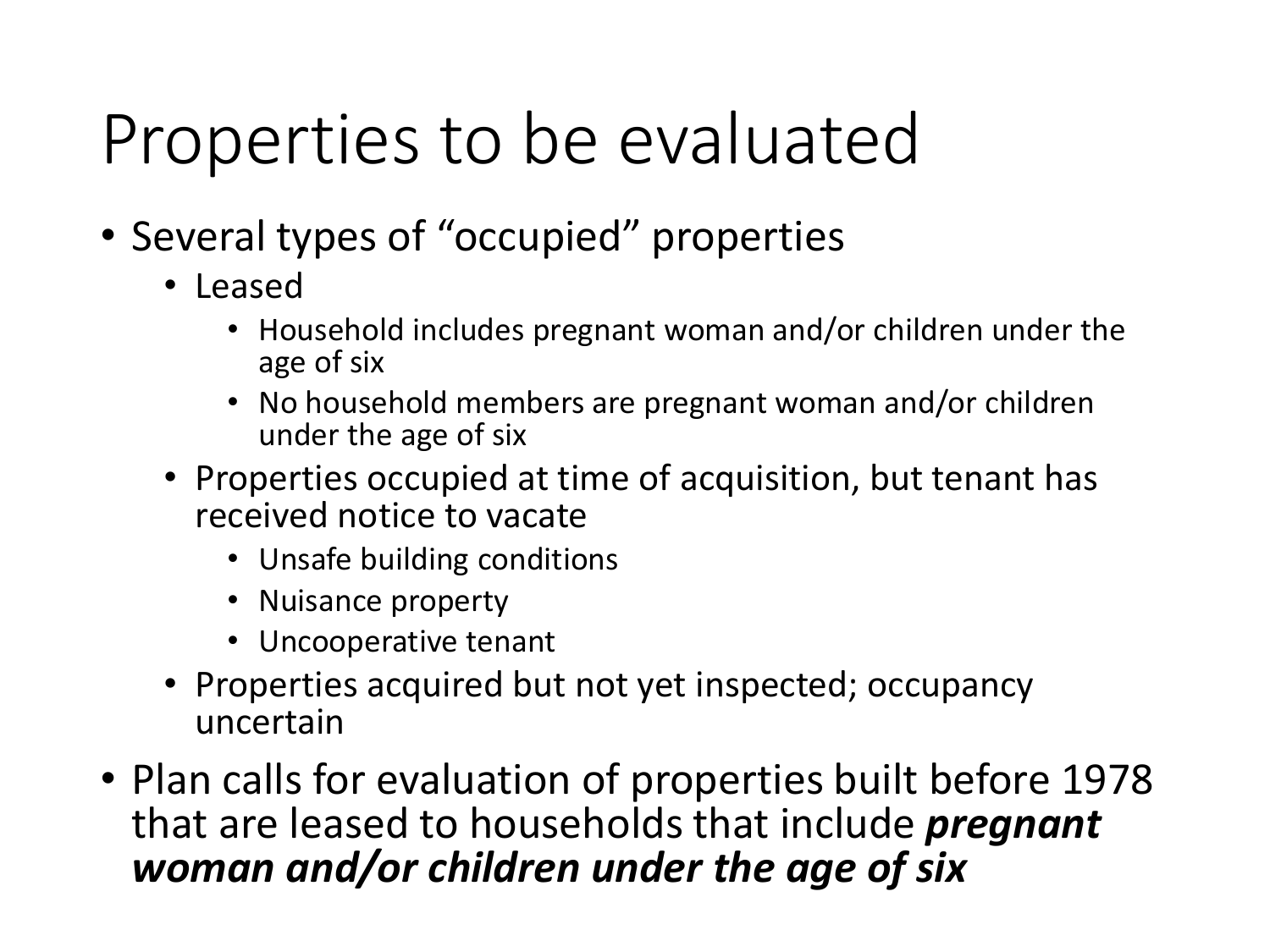# Occupied properties as of 7/1/18



- Leased to households with vulnerable members
- $\blacksquare$  Leased to households without vulnerable members
- Occupant received notice to vacate
- Occupancy not yet confirmed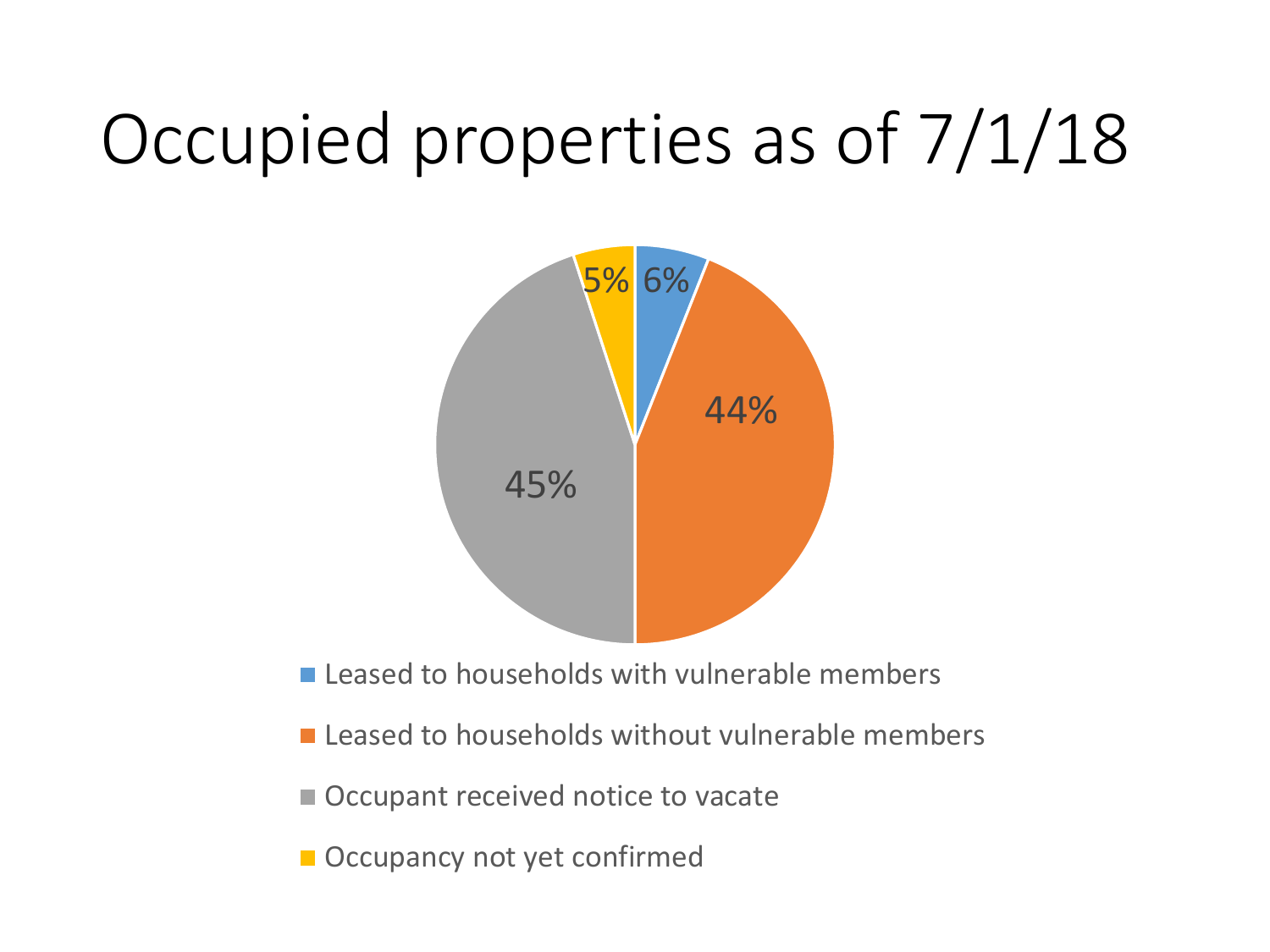### Plan recommendation

- Focus evaluation on leased properties when household includes vulnerable individuals
- Why?
	- Leased households occupy properties longer
	- Strategy allows expenditure of limited resources on addressing risks
- Use DNS NIP inspectors to evaluate properties and prescribe stabilization measures
- Undertake repairs when risks are identified at properties leased to vulnerable households
- Encourage tenants to voluntarily report changes to household composition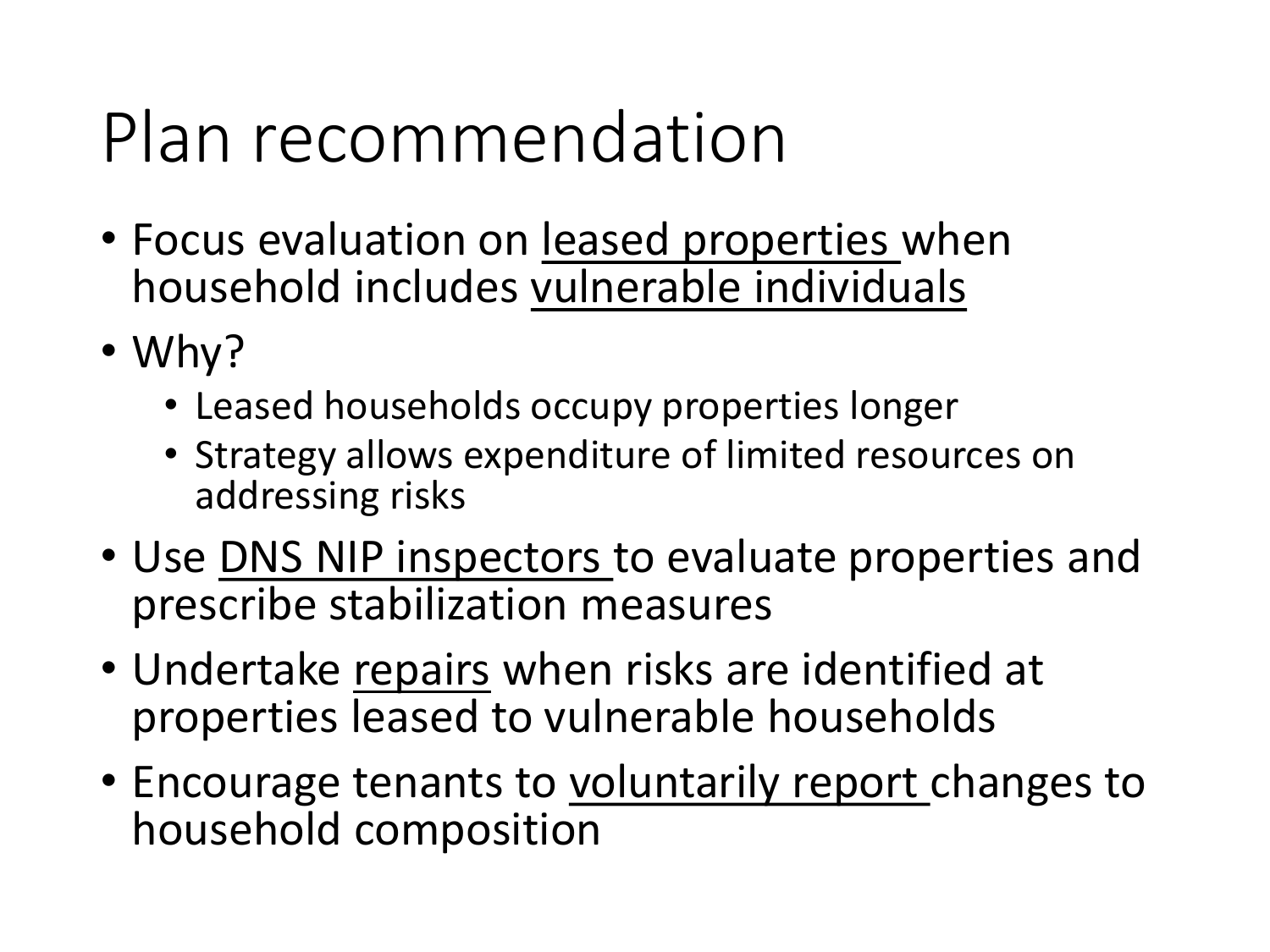### Implementation plan

- Inspections
	- DNS will supply inspector to identify lead risks at properties leased to vulnerable tenants
		- Properties acquired after August 1, 2018: DNS scope of work will identify areas of damaged paint and areas of bare soil
		- Current inventory: Arrange re-inspection to identify areas of damaged paint and areas of bare soil as inspectors are available
- Repairs of leased properties with vulnerable tenants
	- DCD will contract for repairs of damaged paint, installation of lead filter on kitchen faucet, and seeding or mulching of bare soil.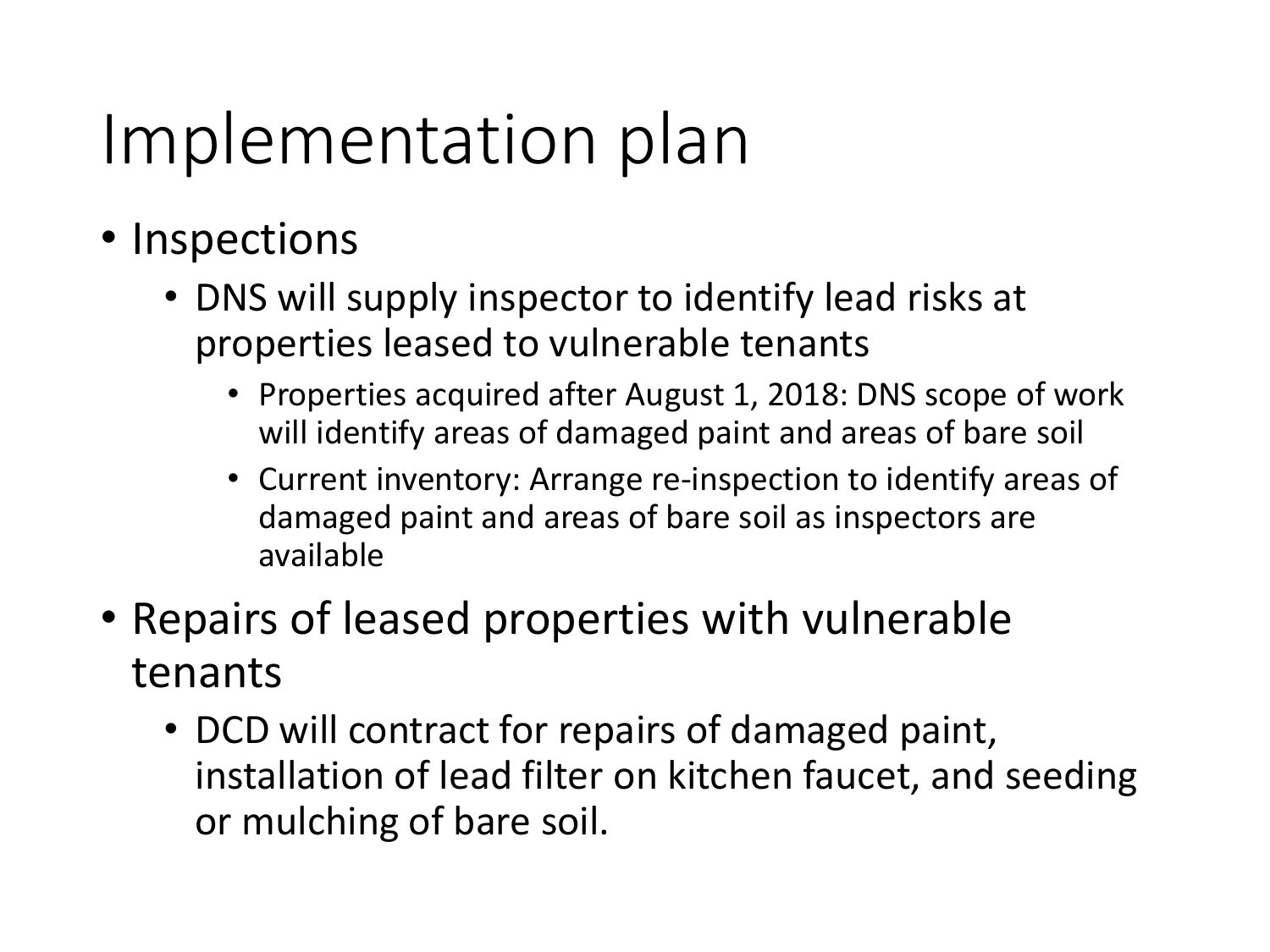#### Implementation resources

- Staff
	- DCD and DNS will initially assign work to existing staff
	- Evaluate staff capacity after 2018 foreclosure acquisitions
- Contractors
	- Time and materials for contractors to stabilize areas of risk
	- Expenses depend on:
		- Degree of repair required
		- Number of properties housing vulnerable population
		- Number of newly-acquired properties
- Temporary tenant relocation
	- Need for temporary relocation depends on extent of repairs
- Initial source of funds: Re-purpose unspent funds from "rehab to rent" program to cover costs